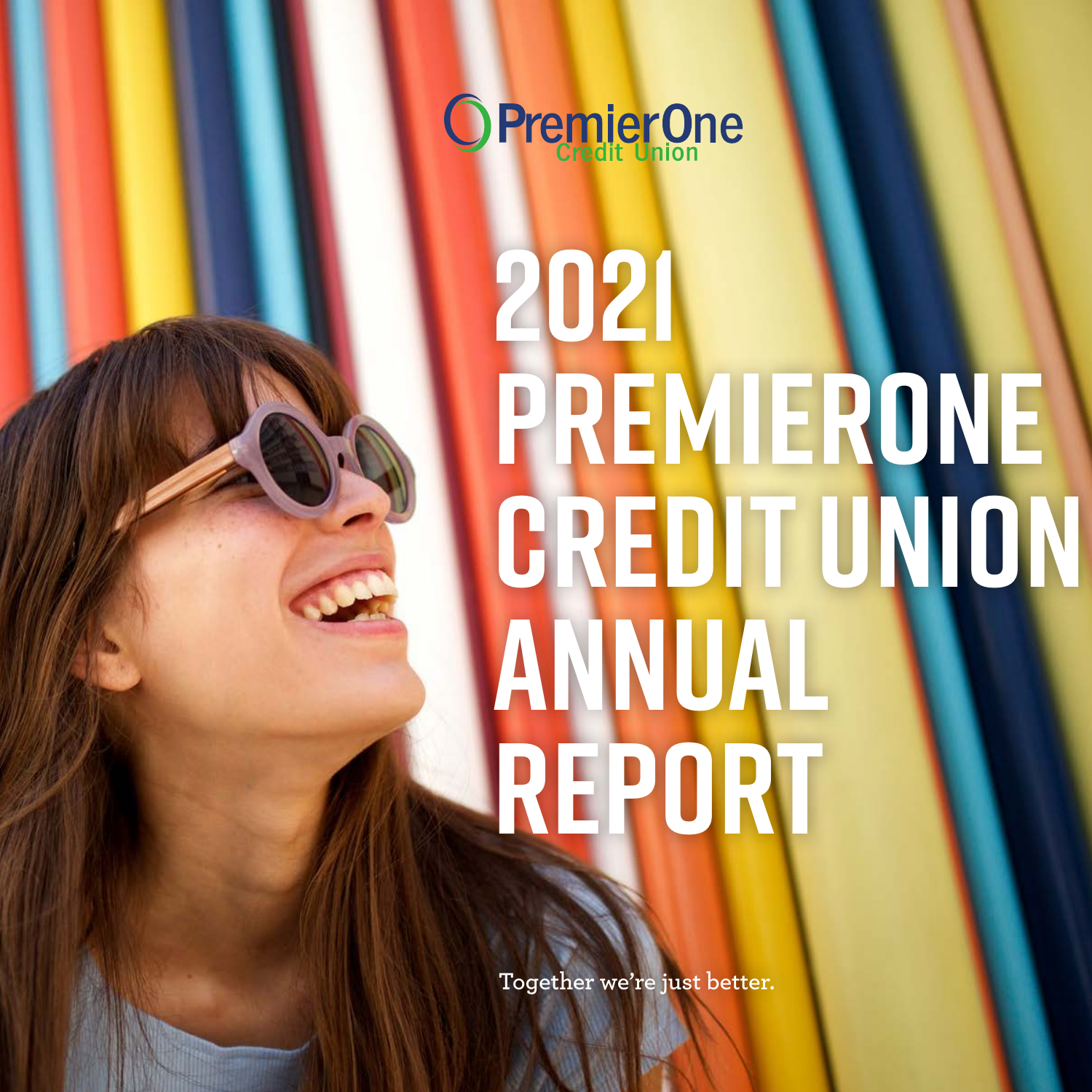#### CHAIR & PRESIDENT REPORT

## **DEAR MEMBERS,**

Now that 2021 has come to a close, we wanted to begin by thanking you. Your continued support of our credit union has allowed us the privilege of serving you, our members, and the community. You have our deepest appreciation and gratitude.

Despite areas of continued uncertainty in the economy, PremierOne Credit Union had another successful year and remains healthy and stable. As of December 2021, total assets at year-end were \$564 million, and we remain well capitalized.

As the pandemic stretched into its second year, PremierOne proved again and again its value to the members. We continued to provide services, products and access to help our members achieve their financial goals. In December, we opened our newest branch location in Gilroy. Looking forward to 2022, we will be introducing a new online banking platform. We'll share more details as launch date nears, but you can expect improvements in both user experience and functionality.

SEAMUS MORAN ANDREA BREWER BOARD CHAIR PRESIDENT & CEO

Our membership has grown to over 23,000 members. We would like to personally welcome the over 1,700 new members who joined the PremierOne family last year. Many of our new members joined the credit union through our referral campaign. Your referrals demonstrated your trust in us and we appreciate that you shared the gift of Credit Union membership with your friends and family.

The PremierOne staff deserves special recognition this year. Throughout the challenges we all faced they never wavered in their commitment to provide extraordinary service to our members. We are very grateful for their resolve and passion.

Thank you again for being a part of the PremierOne family. We treasure each and every one of you and truly believe that together, we're just better.

#### BOARD OF DIRECTORS

| <b>SEAMUS MORAN</b> | CHAIR             |
|---------------------|-------------------|
| RICH TOLEDO         | <b>VICE CHAIR</b> |
| THOMAS BREWER       | <b>SECRETARY</b>  |
| TOM SUCHEVITS       | <b>TREASURER</b>  |
| DON BARTELS         | <b>DIRECTOR</b>   |
| CHRISTINA SALVATIER | <b>DIRECTOR</b>   |
| MARCIA LILLIS       | DIRFCTOR          |

#### SUPERVISORY COMMITTEE

| GREGORY PECK           | CHAIR         |
|------------------------|---------------|
| <b>BARBARA CANUP</b>   | <b>MEMBER</b> |
| <b>FRANCES EDWARDS</b> | <b>MEMBER</b> |
| TEJINDER SINGH         | <b>MEMBER</b> |

#### EXECUTIVE/SENIOR MANAGEMENT

| <b>ANDREA BREWER</b>   | <b>PRESIDENT &amp; CEO</b>    |
|------------------------|-------------------------------|
| ALICIA KRETSCH         | <b>VP LENDING</b>             |
| <b>BRAD THOMAS</b>     | <b>VP FINANCE &amp; CFO</b>   |
| DODY GEMETTE           | <b>VP BUSINESS OPERATIONS</b> |
| <b>JANICE JOHNSON</b>  | <b>VP MARKETING</b>           |
| <b>LECIA ROUNDTREE</b> | <b>VP HUMAN RESOURCES</b>     |
| <b>RICHARD TRESLER</b> | <b>VP MEMBER SERVICES</b>     |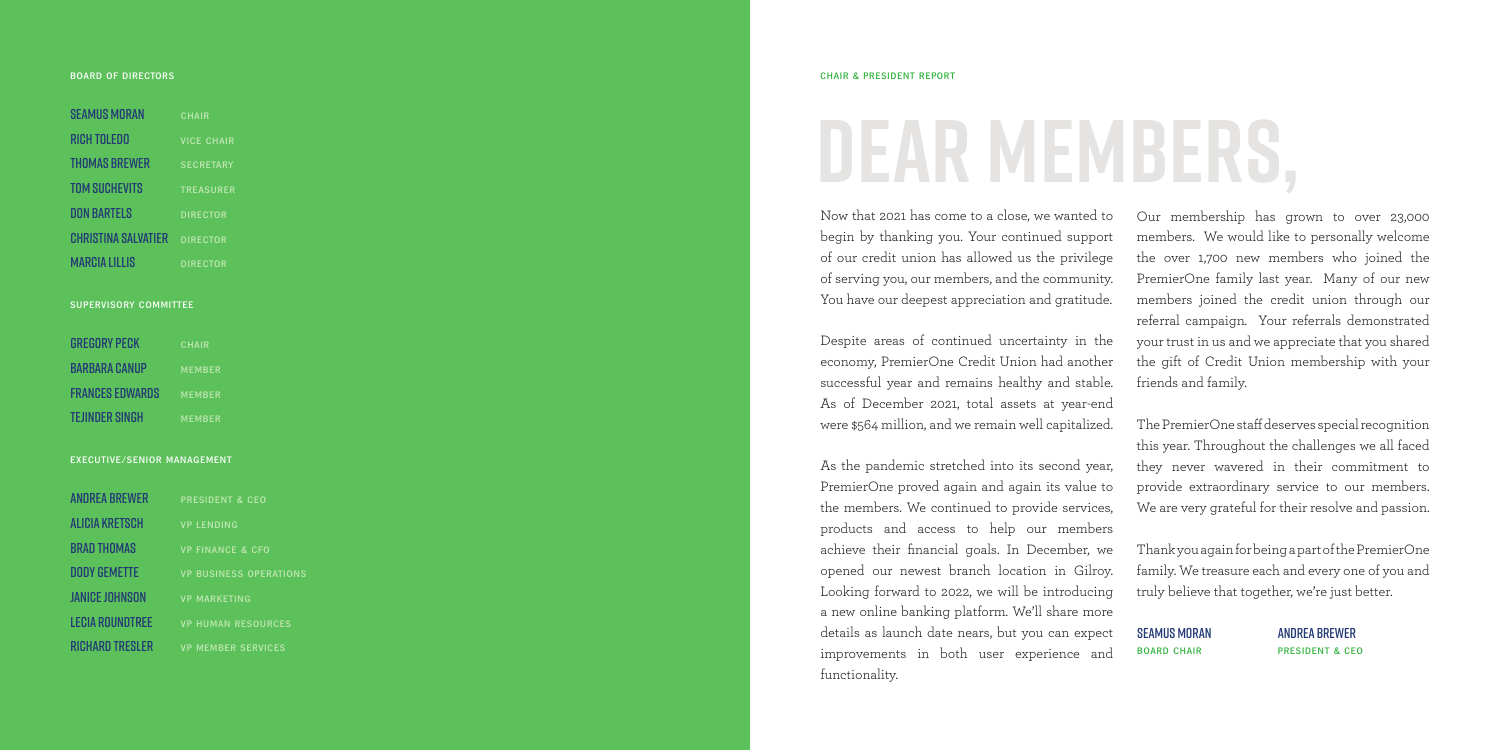#### 2021 HIGHLIGHTS.

Despite the challenges in 2021, the year was full of highlights for the credit union.

Our support of the communities we live in, and especially local youth groups, continued unabated. We continued our commitment to our student members by granting multiple scholarship awards to deserving students, hosted student networking events, and offered panels, workshops and finance classes at San Jose State University Lucas College of Business.

**PANELS, WORKSHOPS AND FINANCE CLASSES AT SAN JOSE STATE UNIVERSITY LUCAS COLLEGE OF BUSINESS "SHOP** 

Toward the end of the year, we continued our popular "Shop with a Cop" holiday and backpack drives, and to further the financial literacy for all our members, we taught free online financial education programs for both adults and kids. Finally, we provided free Shred Days for members to make it easy to correctly dispose of sensitive financial documents.

### **SCHOLARSHIP AWARDS STUDENT NETWORKING EVENTS WITH A COP" HOLIDAY AND BACKPACK DRIVES FREE ONLINE FINANCIAL EDUCATION PROGRAMS FOR ADULTS AND KIDS**



**FREE SHRED DAY FOR MEMBERS**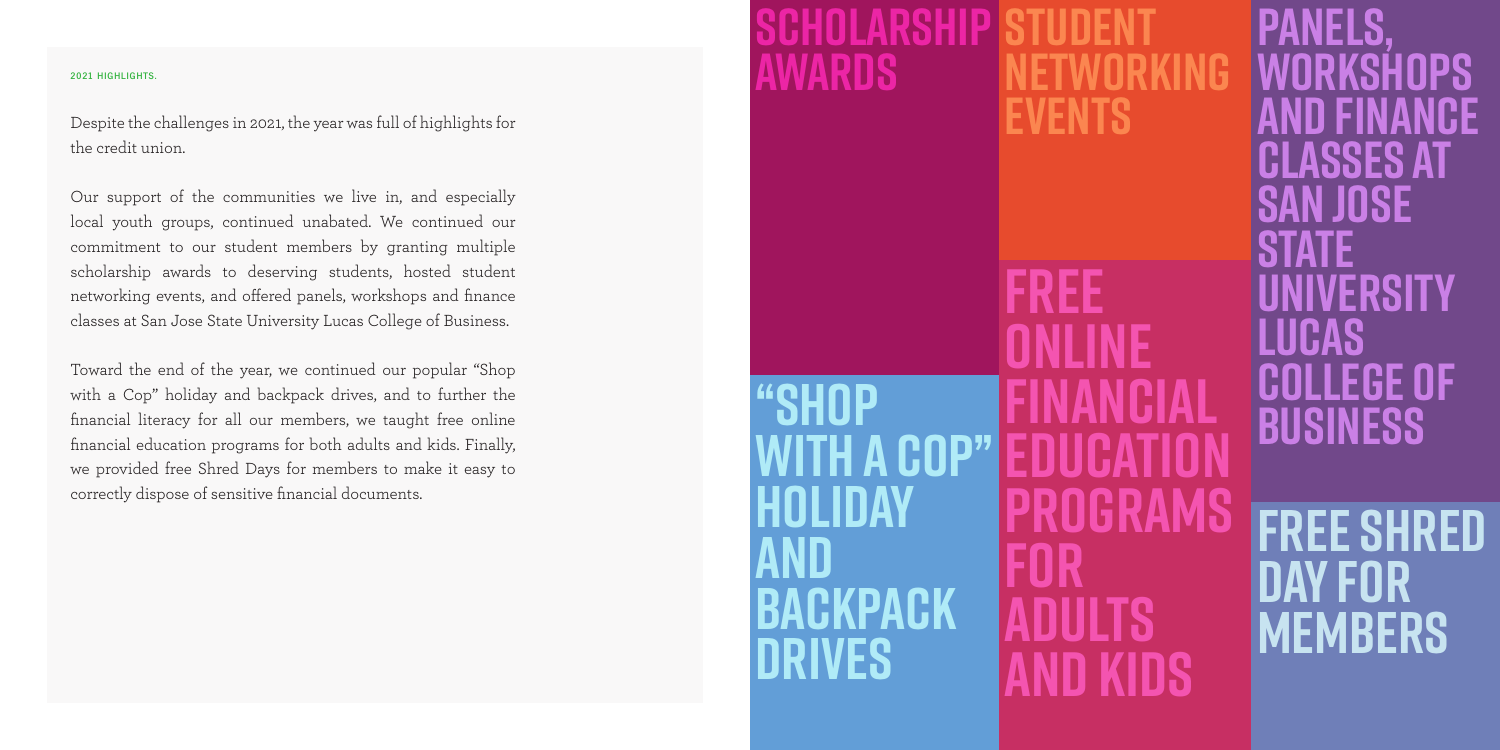#### 2021 HIGHLIGHTS.

We've found one of the most valuable ways to help the community is through donations. In 2021, we continued our support of a variety of local organizations.

We donated to both the San Jose Police Athletic League & the Burn Foundation—two great causes we're proud to support. With food scarcity being an issue for so many, we made a point to donate Thanksgiving meals to many local families. And for Christmas, we helped families celebrate with our Christmas tree giveaway plus donated toys for our toy drive.

Finally, as we have every year, we challenged ourselves to make PremierOne an even better place to work. This year we were recognized as a Top Work Place by the Bay Area Newsgroup.

### **Christmas Tree giveaway to families**

## **toy drive donations**

**Honored as a Top Work place by the bay area newsgroup** 

### **Thanksgiving Meal giveaway to families Opened a new branch to serve the Gilroy area**

## **DONATIONS TO SAN JOSE PAL & BURN FOUNDATION**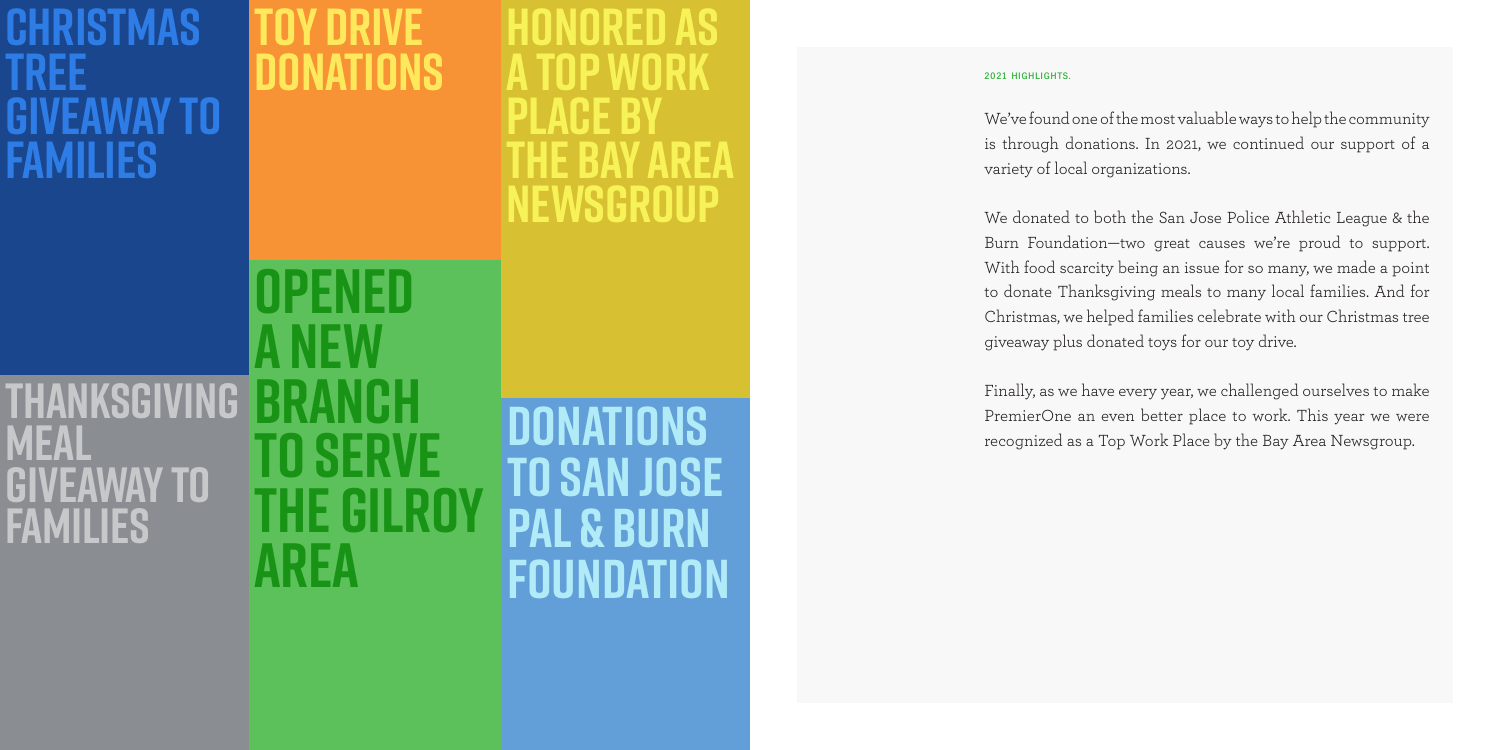#### SUPERVISORY COMMITTEE REPORT

The Supervisory Committee is elected by the members to safeguard the assets and interests of the membership by ensuring that the financial and operational activities of the Credit Union are performed substantially in compliance with state and federal regulations and the Credit Union's policies and procedures. The members of the Supervisory Committee, in carrying out our charge, and in keeping with our responsibilities, engage an independent accounting firm to perform an audit of the financial statements. We also engaged other accounting firms to perform compliance reviews of various functions within the Credit Union.

Based on the results of the audit and the compliance reviews, the Committee is pleased to report that adequate internal controls exist to protect member accounts.

The Supervisory Committee appreciates members' confidence in our oversight role. The support and cooperation of the Board of Directors, management and employees have assisted us in the performance of our duties and are greatly appreciated.

Cordially,

Greg Peck SUPERVISORY COMMITTEE CHAIR

**"I'VE ONLY BEEN SIGNED UP WITH PREMIERONE FOR A LITTLE LESS THAN A WEEK AND THEY HAVE PROBABLY SAVED ME MONTHS, IF NOT YEARS, WORTH OF INTEREST FEES THAT WERE PROBABLY NOT GOING AWAY ANYTIME SOON."**

WHAT OUR MEMBERS ARE SAYING

**"AS A FIRST TIME HOME BUYER, THEY MADE SURE THAT WE HAD A HASSLE AND STRESS-FREE EXPERIENCE ALL THE WAY THROUGHOUT THE BEGINNING, MIDDLE, AND THE CLOSE OF ESCROW!"**

**"ALTHOUGH IT CAN BE DISCOURAGING TO HEAR "NO" OR "WE CAN'T HELP YOU" WHILE TRYING TO NAVIGATE WAYS TO STAY AFLOAT, PREMIER ONE CREDIT UNION CAME THROUGH TO SUPPORT US IN OUR TIME OF NEED."**

**"TO THOSE INTERESTED IN THE MOST EXCELLENT FINANCIAL SERVICES, MAY I RECOMMEND PREMIERONE CREDIT UNION. WITH INCREDIBLY LOW RATES AND BEYOND FABULOUS CUSTOMER SERVICE, I WOULD LOOK NO FURTHER."**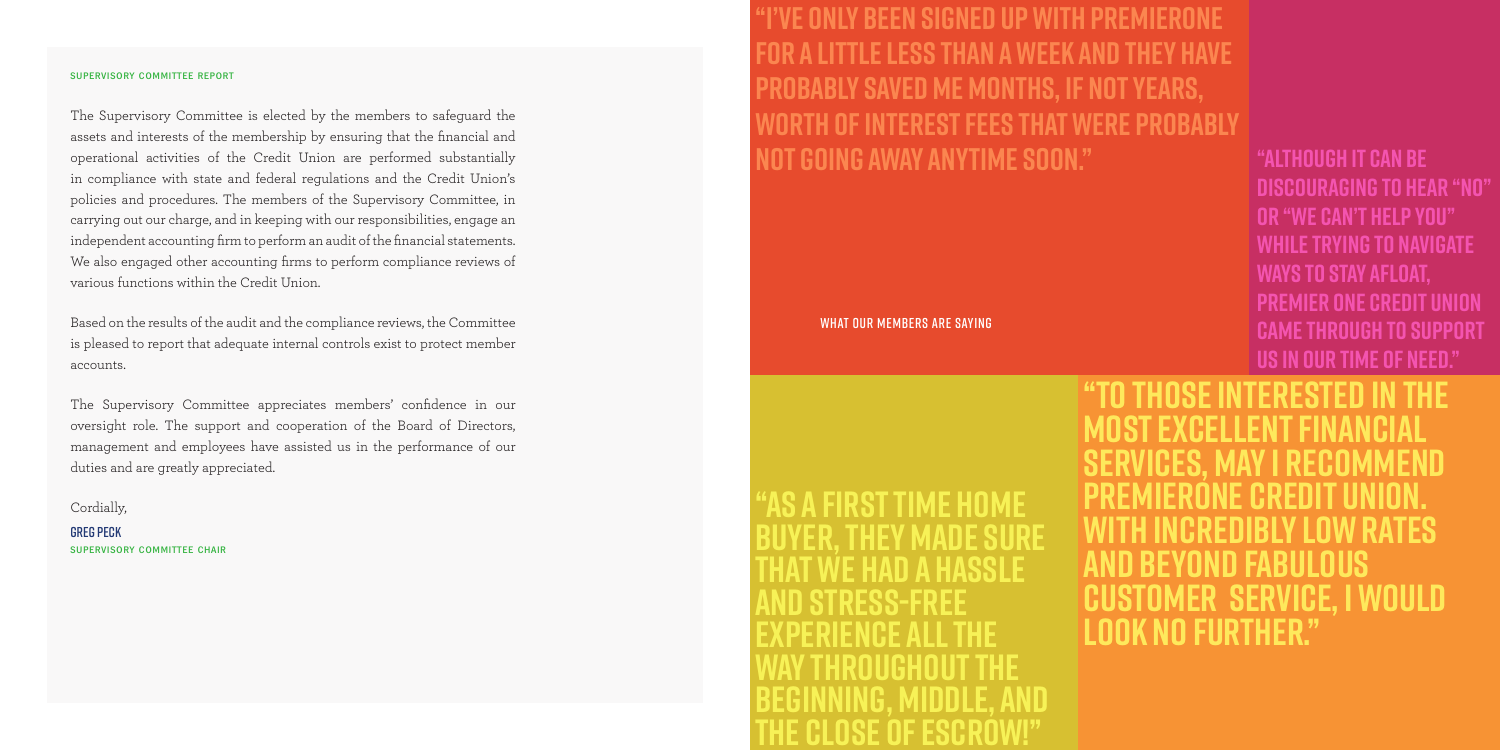#### CREDIT MANAGER REPORT

2021 was a record year for your credit union. We originated \$141.6 million in new loans during the year, which was a new record for us. Our loan balances, despite unusually high refinance activity, also hit a new record of \$317.1 million. Much of our loan growth was in first mortgages as our members took advantage of record low interest rates to refinance their loans. However, we also had strong consumer loan growth as we originated a record volume of personal loans. During the second year of the pandemic, we stood ready to help members in any way we could.

We are especially proud of our first-time home buyer program. We originated 11 loans, totaling \$5.9 million in balances, for new homeowners. For these members who meet our program criteria, we offer a discounted rate to help them make this important first step.

### **ANSWERED 63,840 CALLS FROM OUR MEMBERS**

Despite all the turbulence of the pandemic, our loan credit quality continues to be high. Our delinquency rate was 0.17%, which was a modest increase from exceptionally low levels earlier in the year. Our loan losses were also very low as members adapted to the changing times.

As we look forward to 2022, we will make meeting members needs our highest priority. We are exploring ways to make the loan origination process faster and more efficient to serve you better. We will also look for ways to enhance our financial education for our members to assist you with your financial health. Thank you for trusting your needs to your credit union.

Brad Thomas VP FINANCE & CFO

## **DIVIDENDS WE GAVE BACK TO MEMBERS TOTALED \$1,136,000**

### **PROCESSED OVER 5,047 LOAN APPLICATIONS \$40,000 IN MEMBER REFERRAL BONUSES LOANS FUNDED TOTALED \$141,600,000 MEMBERSHIP GREW BY 1,761 AND CONTINUES TO GROW**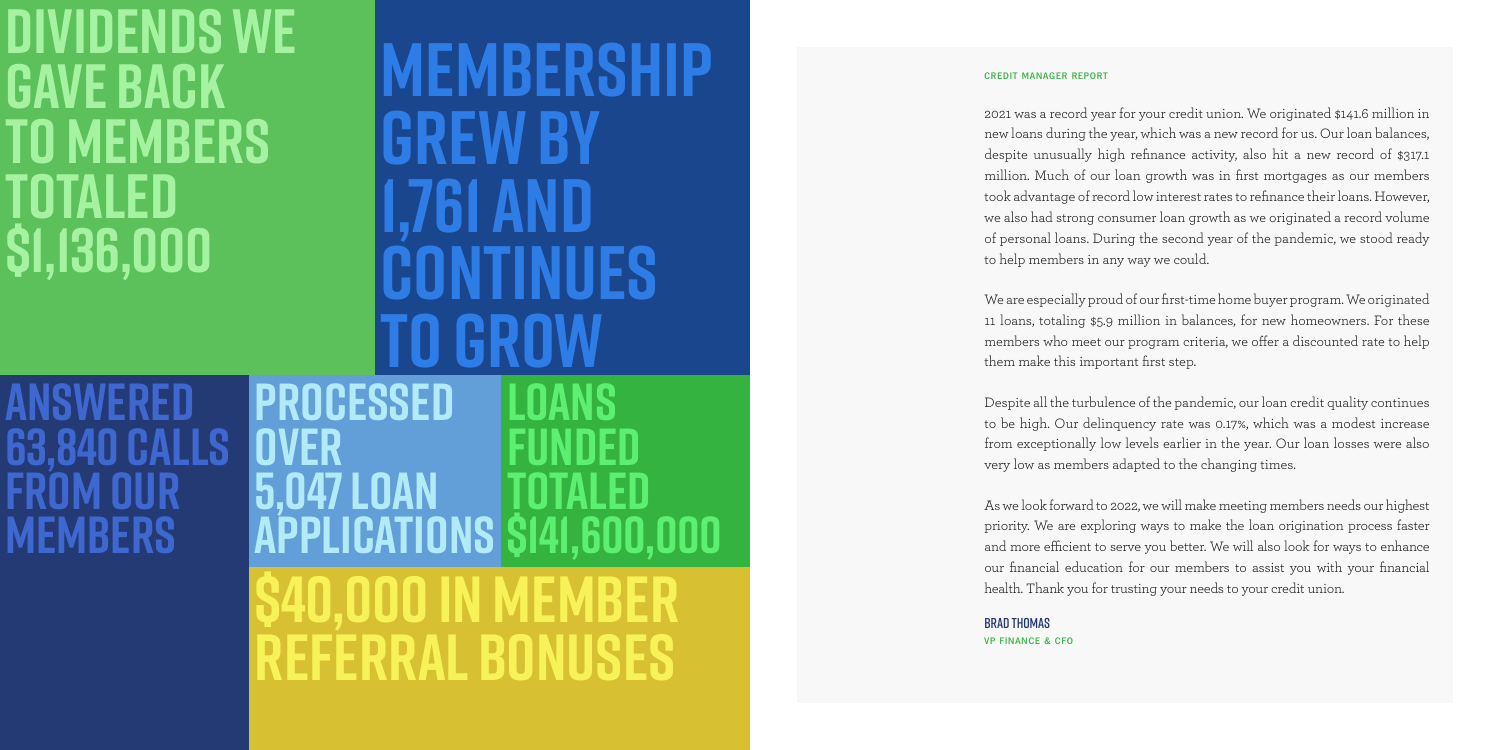# **DELIVER A BETTER FINANCIAL LIFE TO MEMBERS. MISSION**

**BUILD STRONG MEMBER RELATIONSHIPS, WHICH LEADS TO GROWTH. VISION**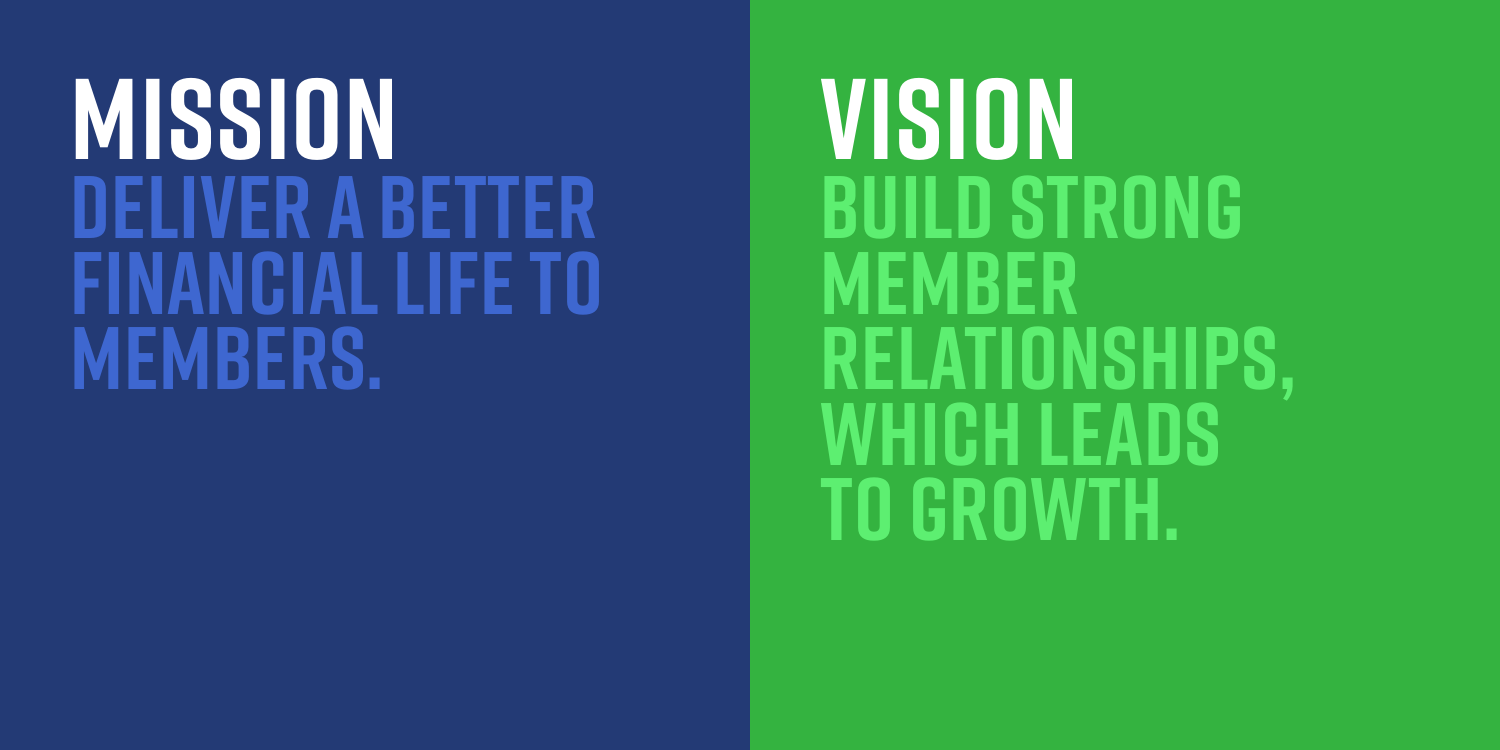## **2021 PREMIERONE CREDIT UNION FINANCIALS**





TOTAL LIABILITIES & EQUITY

| <b>ASSETS</b>                           | 2021          | 2020          | <b>% CHANGE</b> |
|-----------------------------------------|---------------|---------------|-----------------|
| Loans                                   | \$317,979,251 | \$291,551,300 | 9.1%            |
| Allowance for loan losses               | (947,690)     | (1, 377, 269) | $-31.2%$        |
| Cash                                    | 2,294,121     | 1,797,940     | 27.6%           |
| Investments                             | 222,072,926   | 199,740,124   | 11.2%           |
| Fixed assets                            | 12,213,430    | 11,980,916    | 1.9%            |
| Other assets                            | 10,808,392    | 10,609,389    | 1.9%            |
| <b>TOTAL ASSETS</b>                     | \$564,420,430 | \$514,302,400 | 9.7%            |
| <b>LIABILITIES, SHARES &amp; EQUITY</b> | 2021          | 2020          | <b>% CHANGE</b> |
| Other liabilities                       | \$2,830,805   | \$2,187,608   | 29.4%           |
| Shares                                  | 514,043,414   | 464.778.949   | 10.6%           |
| Net worth & reserves                    | 47.546.211    | 47.335.843    | 0.4%            |

\$514,302,400

9.7%

\$564,420,430

| <b>INCOME STATEMENT</b>            | 2021         |
|------------------------------------|--------------|
| Loan interest                      | \$12,979,858 |
| Investment interest                | 1,415,612    |
| <b>Total Interest Income</b>       | 14,395,470   |
| <b>Dividends</b>                   | 1,135,859    |
| Interest expense                   |              |
| Total interest expense             | 1,135,859    |
| Net interest income                | 13,259,611   |
| Provision for Joan Josses          | (9, 395)     |
| Fee income                         | 3,364,688    |
| <b>Compensation &amp; Benefits</b> | 7,840,597    |
| Office operations                  | 3,387,888    |
| Marketing                          | 399,044      |
| Professional services              | 1,475,174    |
| Loan service                       | 1,138,715    |
| <b>NCUSIF</b> assessment           |              |
| Other                              | 296,788      |
| Total noninterest expense          | 14,538,206   |
| Gain/(loss) on sale of investments | (16, 312)    |
| <b>NET INCOME</b>                  | \$2,079,176  |

| 2020         | <b>% CHANGE</b> |
|--------------|-----------------|
| \$13,376,585 | $-3.0%$         |
| 1,643,347    | $-13.9%$        |
| 15,019,932   | $-4.2%$         |
| 1,653,599    | $-31.3%$        |
|              |                 |
| 1,653,599    | $-31.3%$        |
| 13,366,333   | $-0.8%$         |
| 612,516      | $-101.5%$       |
| 2,909,979    | 15.6%           |
| 7,961,335    | $-1.5%$         |
| 3,542,933    | $-4.4%$         |
| 425,860      | $-6.3%$         |
| 1,492,465    | $-1.2%$         |
| 984,728      | 15.6%           |
|              |                 |
| 182,307      | 62.8%           |
| 14,589,628   | $-0.4%$         |
|              |                 |
| \$1,074,168  | 93.6%           |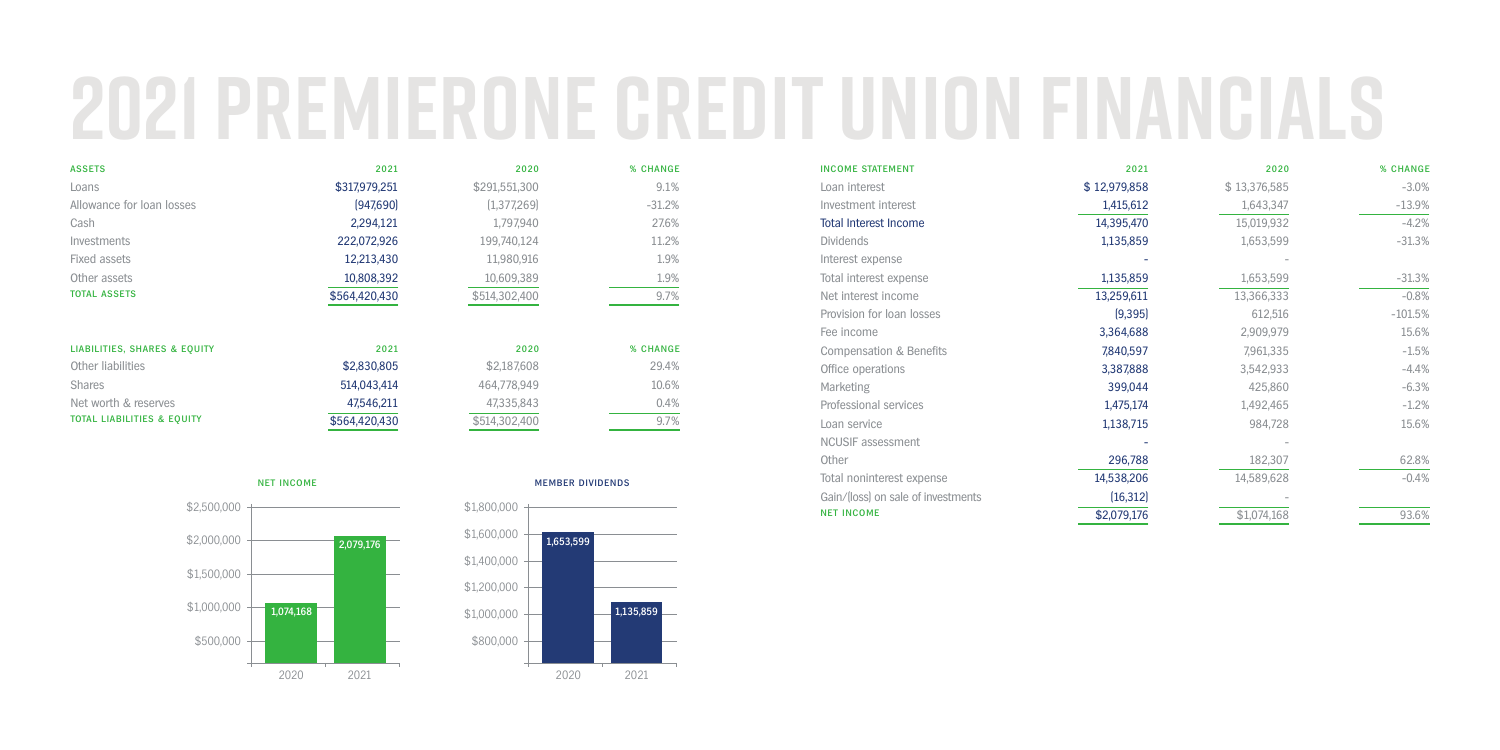# **CO-OP BRANCHES & ATMS**





#### Over 5,000 branches. Nearly 30,000 ATMs.

Now finding the nearest free ATM and Shared Branch is easier than ever. Whether you're across town, or traveling far from home for business or pleasure, you're welcome at branches and ATMs wherever you see the CO-OP logos. Your credit union membership means you can:

- **+** Use nearly 30,000 surcharge-free ATM locations—more than some of the biggest banks offer
- **+** Take advantage of surcharge-free ATMs at convenient places like 7-Eleven® , Costco® and Walgreens
- **+** Visit over 5,000 convenient branch locations and more than 2,000 self-service locations covering all 50 states
- **+** Easily locate ATMs and branches through any of our locator tools including phone, mobile app or internet by visiting co-opcreditunions.org